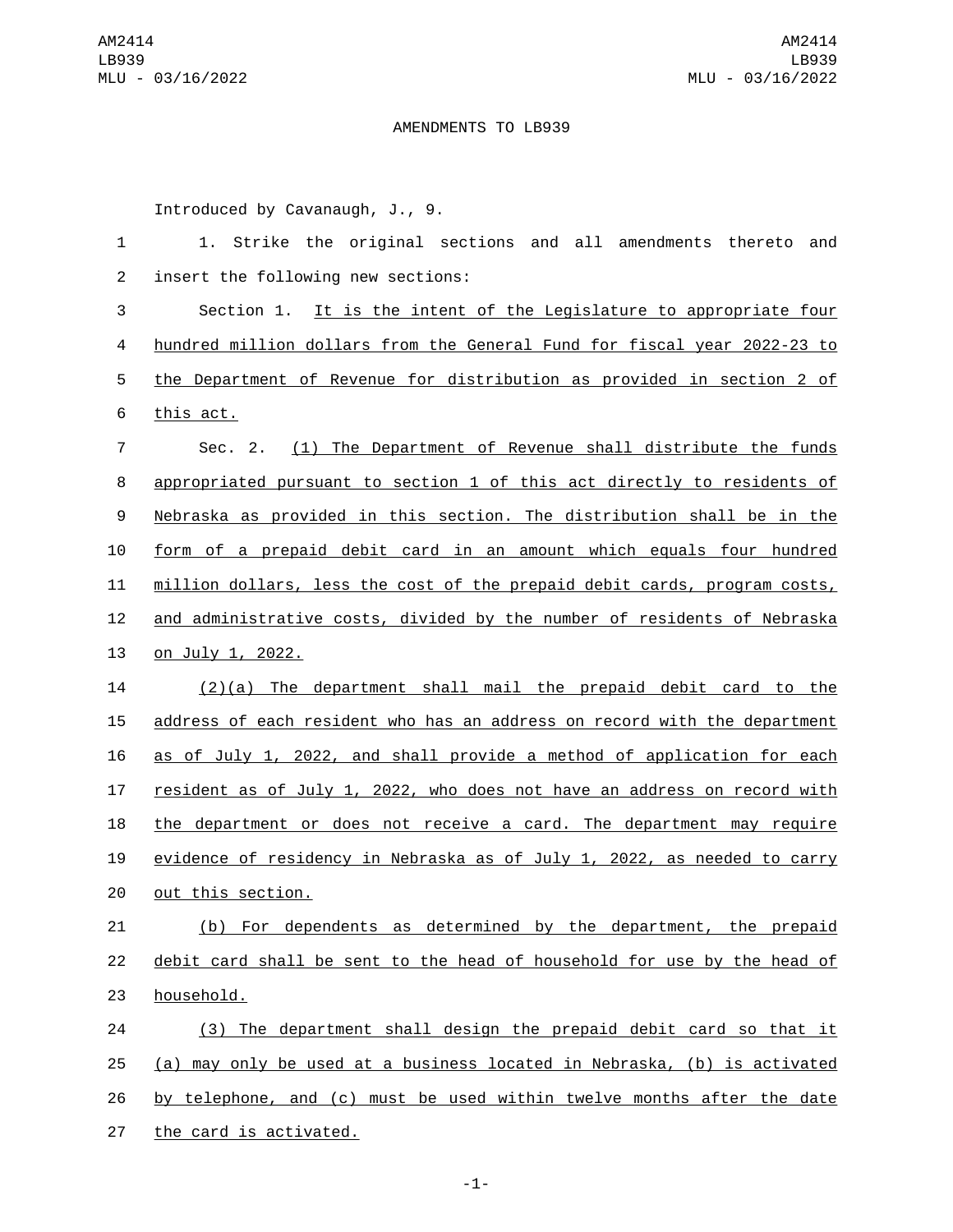| 1              |                                                                           | (4) The prepaid debit card shall not be accessible at an automated      |          |                                          |            |            |       |  |  |  |
|----------------|---------------------------------------------------------------------------|-------------------------------------------------------------------------|----------|------------------------------------------|------------|------------|-------|--|--|--|
| $\overline{2}$ |                                                                           | teller machine, shall not be eligible for cash back at a point-of-sale  |          |                                          |            |            |       |  |  |  |
| 3              | system, and shall not be used to make any purchase associated with        |                                                                         |          |                                          |            |            |       |  |  |  |
| 4              |                                                                           | gambling or any lottery.                                                |          |                                          |            |            |       |  |  |  |
| 5              | (5) The department shall contract with a prepaid debit card vendor        |                                                                         |          |                                          |            |            |       |  |  |  |
| 6              | to facilitate the distribution of the prepaid debit cards to Nebraska     |                                                                         |          |                                          |            |            |       |  |  |  |
| $\overline{7}$ | residents. Before awarding a contract to a prepaid debit card vendor, the |                                                                         |          |                                          |            |            |       |  |  |  |
| 8              | department shall consider at least two vendors in the State of Nebraska   |                                                                         |          |                                          |            |            |       |  |  |  |
| 9              | for the procurement.                                                      |                                                                         |          |                                          |            |            |       |  |  |  |
| 10             | Sec. 3. Section 77-2715.03, Reissue Revised Statutes of Nebraska, is      |                                                                         |          |                                          |            |            |       |  |  |  |
| 11             | amended to read:                                                          |                                                                         |          |                                          |            |            |       |  |  |  |
| 12             | 77-2715.03 (1) For taxable years beginning or deemed to begin on or       |                                                                         |          |                                          |            |            |       |  |  |  |
| 13             | after January 1, 2013, and before January 1, 2014, the following brackets |                                                                         |          |                                          |            |            |       |  |  |  |
| 14             | and rates are hereby established for the Nebraska individual income tax:  |                                                                         |          |                                          |            |            |       |  |  |  |
| 15             |                                                                           |                                                                         |          | Individual Income Tax Brackets and Rates |            |            |       |  |  |  |
| 16             | Bracket                                                                   | Single                                                                  |          | Married, Head of                         | Married,   | Estates    | Tax   |  |  |  |
| 17             | Number                                                                    | Individuals Filing Household                                            |          |                                          | Filing     | and        | Rate  |  |  |  |
| 18             |                                                                           |                                                                         | Jointly  |                                          | Separate   | Trusts     |       |  |  |  |
| 19             | $\mathbf{1}$                                                              | $$0-2,399$                                                              |          | \$0-4,799 \$0-4,499                      | $$0-2,399$ | $$0 - 499$ | 2.46% |  |  |  |
| 20             | $2^{\circ}$                                                               | $$2,400-$                                                               |          | $$4,800-$ \$4,500-                       | \$2,400-   | $$500-$    |       |  |  |  |
| 21             |                                                                           | 17,499                                                                  | 34,999   | 27,999                                   | 17,499     | 4,699      | 3.51% |  |  |  |
| 22             | $\mathbf{3}$                                                              | $$17,500-$ \$35,000-                                                    |          | \$28,000-                                | \$17,500-  | $$4,700-$  |       |  |  |  |
| 23             |                                                                           | 26,999                                                                  | 53,999   | 39,999                                   | 26,999     | 15,149     | 5.01% |  |  |  |
| 24             | $\overline{4}$                                                            | \$27,000                                                                | \$54,000 | \$40,000                                 | \$27,000   | \$15, 150  |       |  |  |  |
| 25             |                                                                           | and Over                                                                |          | and Over and Over                        | and Over   | and Over   | 6.84% |  |  |  |
| 26             |                                                                           | (2) For taxable years beginning or deemed to begin on or after          |          |                                          |            |            |       |  |  |  |
| 27             |                                                                           | January 1, 2014, and before January 1, 2023, the following brackets and |          |                                          |            |            |       |  |  |  |
| 28             |                                                                           | rates are hereby established for the Nebraska individual income tax:    |          |                                          |            |            |       |  |  |  |
| 29             | Individual Income Tax Brackets and Rates                                  |                                                                         |          |                                          |            |            |       |  |  |  |
| 30             | Bracket                                                                   | Single                                                                  | Married, | Head of                                  | Married,   | Estates    | Tax   |  |  |  |

-2-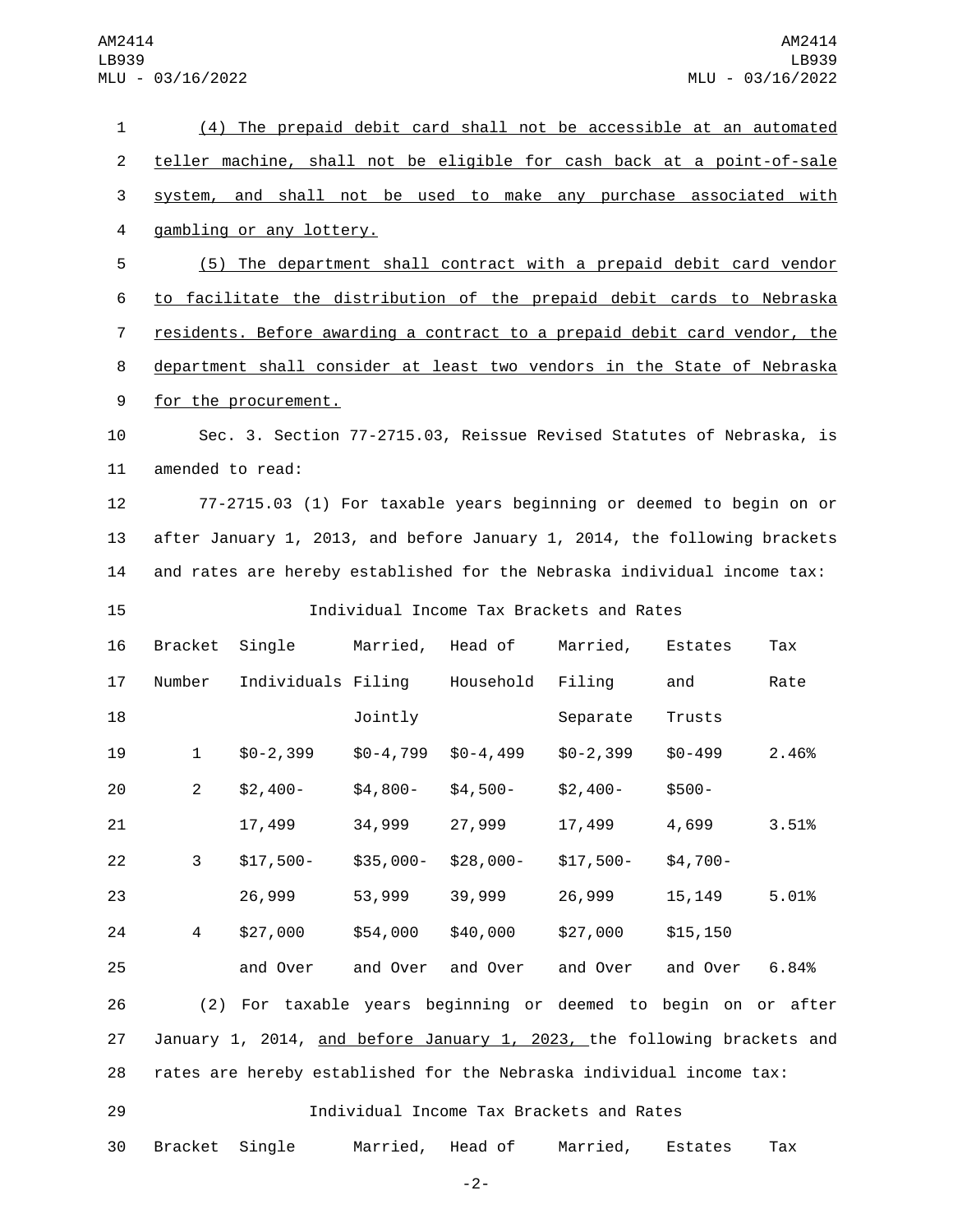| 1              | Number         | Individuals Filing |            | Household  | Filing     | and        | Rate  |
|----------------|----------------|--------------------|------------|------------|------------|------------|-------|
| 2              |                |                    | Jointly    |            | Separate   | Trusts     |       |
| 3              | 1              | $$0-2,999$         | $$0-5,999$ | $$0-5,599$ | $$0-2,999$ | $$0 - 499$ | 2.46% |
| $\overline{4}$ | $\overline{2}$ | $$3,000-$          | $$6,000-$  | $$5,600-$  | $$3,000-$  | $$500 -$   |       |
| 5              |                | 17,999             | 35,999     | 28,799     | 17,999     | 4,699      | 3.51% |
| 6              | 3              | $$18,000-$         | $$36,000-$ | $$28,800-$ | $$18,000-$ | $$4,700-$  |       |
| 7              |                | 28,999             | 57,999     | 42,999     | 28,999     | 15, 149    | 5.01% |
| 8              | 4              | \$29,000           | \$58,000   | \$43,000   | \$29,000   | \$15, 150  |       |
| 9              |                | and Over           | and Over   | and Over   | and Over   | and Over   | 6.84% |

 (3)(a) For taxable years beginning or deemed to begin on or after January 1, 2015, and before January 1, 2023, the minimum and maximum dollar amounts for each income tax bracket provided in subsection (2) of this section shall be adjusted for inflation by the percentage determined under subdivision (3)(b) of this section. The rate applicable to any such income tax bracket shall not be changed as part of any adjustment under this subsection. The minimum and maximum dollar amounts for each income tax bracket as adjusted shall be rounded to the nearest ten-dollar amount. If the adjusted amount for any income tax bracket ends in a five, it shall be rounded up to the nearest ten-dollar amount.

 (b)(i) For taxable years beginning or deemed to begin on or after January 1, 2015, and before January 1, 2018, the Tax Commissioner shall 22 adjust the income tax brackets in subsection (2) of this section by the percentage determined pursuant to the provisions of section 1(f) of the Internal Revenue Code of 1986, as it existed prior to December 22, 2017, 25 except that in section  $1(f)(3)(B)$  of the code the year 2013 shall be substituted for the year 1992. For 2015, the Tax Commissioner shall then 27 determine the percent change from the twelve months ending on August 31, 2013, to the twelve months ending on August 31, 2014, and in each subsequent year, from the twelve months ending on August 31, 2013, to the twelve months ending on August 31 of the year preceding the taxable year.

-3-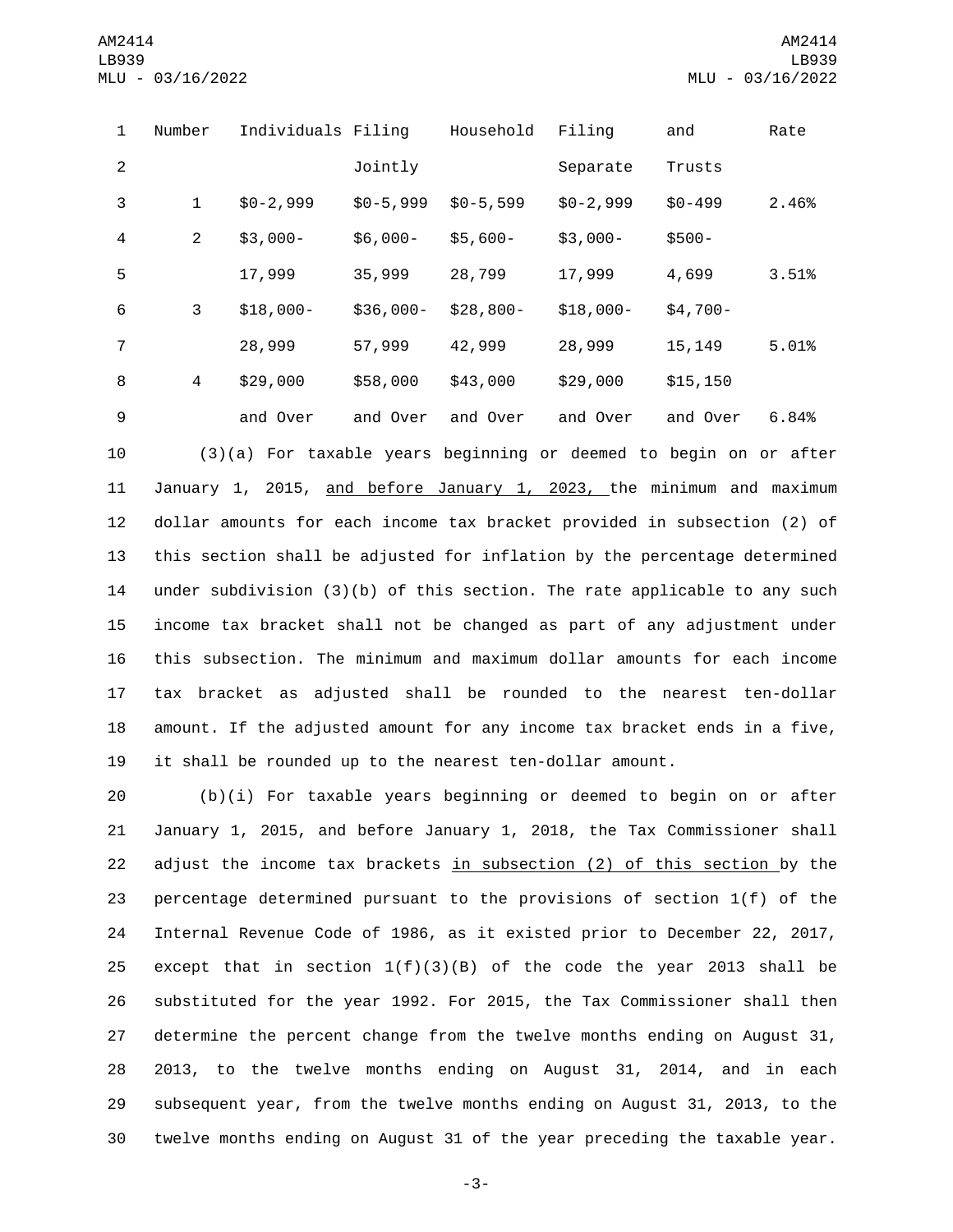The Tax Commissioner shall prescribe new tax rate schedules that apply in lieu of the schedules set forth in subsection (2) of this section.

 (ii) For taxable years beginning or deemed to begin on or after January 1, 2018, and before January 1, 2023, the Tax Commissioner shall adjust the income tax brackets in subsection (2) of this section based on the percentage change in the Consumer Price Index for All Urban Consumers published by the federal Bureau of Labor Statistics from the twelve months ending on August 31, 2016, to the twelve months ending on August 31 of the year preceding the taxable year. The Tax Commissioner shall prescribe new tax rate schedules that apply in lieu of the schedules set 11 forth in subsection (2) of this section.

 (4) For taxable years beginning or deemed to begin on or after January 1, 2023, the following brackets and rates are hereby established 14 for the Nebraska individual income tax:

 Individual Income Tax Brackets and Rates 16 Bracket Single Married, Head of Married, Estates Tax 17 <u>Number IndividualsFiling</u> Household Filing and Rate **18** Jointly **Separate Trusts**  \$0-3,439 \$0-6,859 \$0-6,409 \$0-3,439 \$0-499 2.46% \$3,440- \$6,860- \$6,410- \$3,440- \$500- 20,589 41,189 32,949 20,589 4,699 3.51% \$20,590- \$41,190- \$32,950- \$20,590- \$4,700- 33,179 66,359 49,199 33,179 15,149 4.01% 24 <u>4</u> \$33,180 \$66,360 \$49,200 \$33,180 \$15,150 and Over and Over and Over and Over and Over 6.84% (5)(a) For taxable years beginning or deemed to begin on or after January 1, 2024, the minimum and maximum dollar amounts for each income tax bracket provided in subsection (4) of this section shall be adjusted for inflation by the percentage determined under subdivision (5)(b) of this section. The rate applicable to any such income tax bracket shall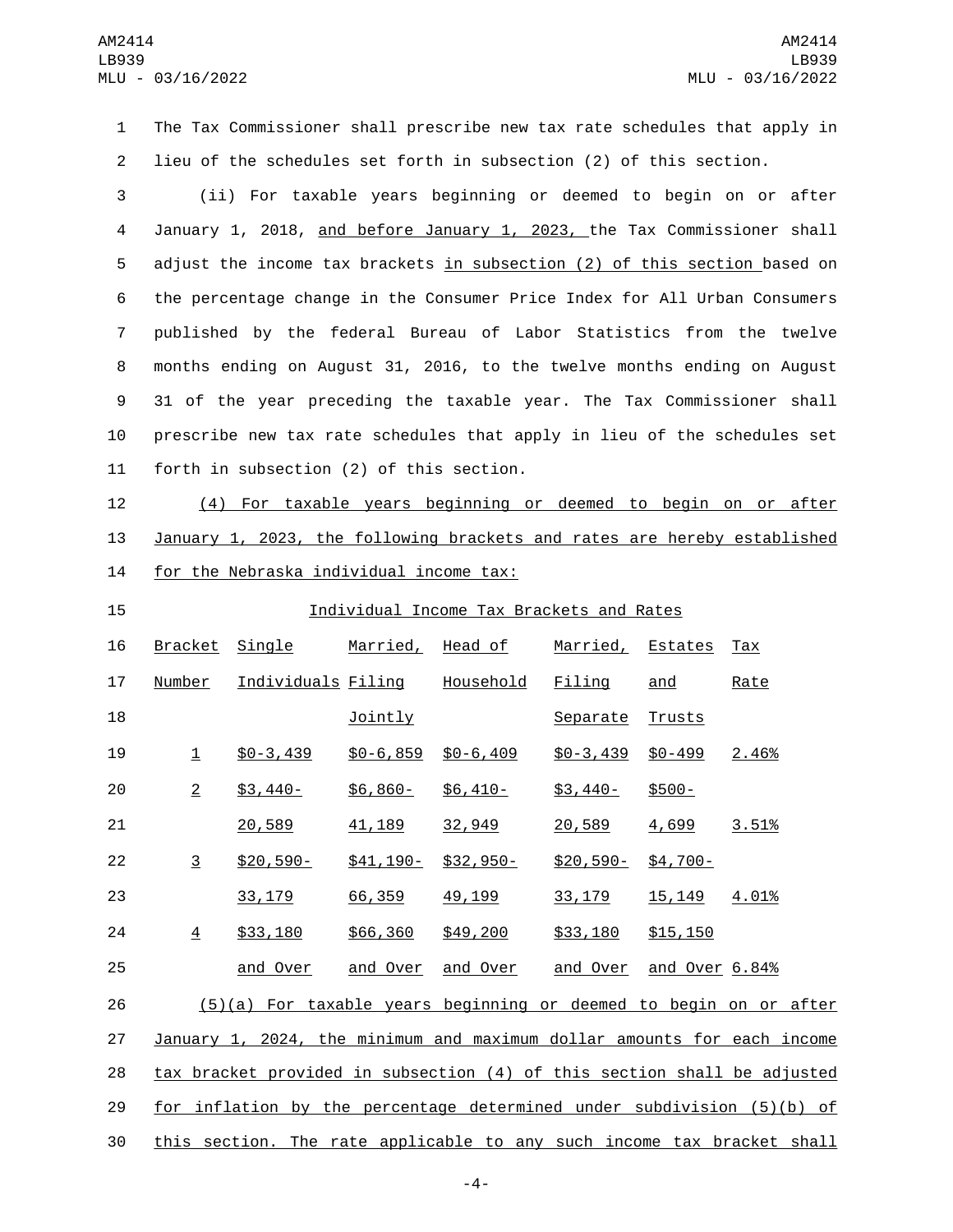not be changed as part of any adjustment under this subsection. The minimum and maximum dollar amounts for each income tax bracket as adjusted shall be rounded to the nearest ten-dollar amount. If the adjusted amount for any income tax bracket ends in a five, it shall be 5 rounded up to the nearest ten-dollar amount.

 (b) The Tax Commissioner shall adjust the income tax brackets in subsection (4) of this section based on the percentage change in the Consumer Price Index for All Urban Consumers published by the federal 9 Bureau of Labor Statistics from the twelve months ending on August 31, 2022, to the twelve months ending on August 31 of the year preceding the taxable year. The Tax Commissioner shall prescribe new tax rate schedules 12 that apply in lieu of the schedules set forth in subsection (4) of this 13 section.

14 (6) (4) Whenever the tax brackets or tax rates are changed by the 15 Legislature, the Tax Commissioner shall update the tax rate schedules to 16 reflect the new tax brackets or tax rates and shall publish such updated 17 schedules.

18 (7) (5) The Tax Commissioner shall prepare, from the rate schedules, tax tables which can be used by a majority of the taxpayers to determine their Nebraska tax liability. The design of the tax tables shall be determined by the Tax Commissioner. The size of the tax table brackets may change as the level of income changes. The difference in tax between two tax table brackets shall not exceed fifteen dollars. The Tax Commissioner may build the personal exemption credit and standard 25 deduction amounts into the tax tables.

26 (8)  $\left( 6 \right)$  For taxable years beginning or deemed to begin on or after 27 January 1, 2013, the tax rate applied to other federal taxes included in 28 the computation of the Nebraska individual income tax shall be 29.6 29 percent.

30  $(9)$   $(7)$  The Tax Commissioner may require by rule and regulation that 31 all taxpayers shall use the tax tables if their income is less than the

-5-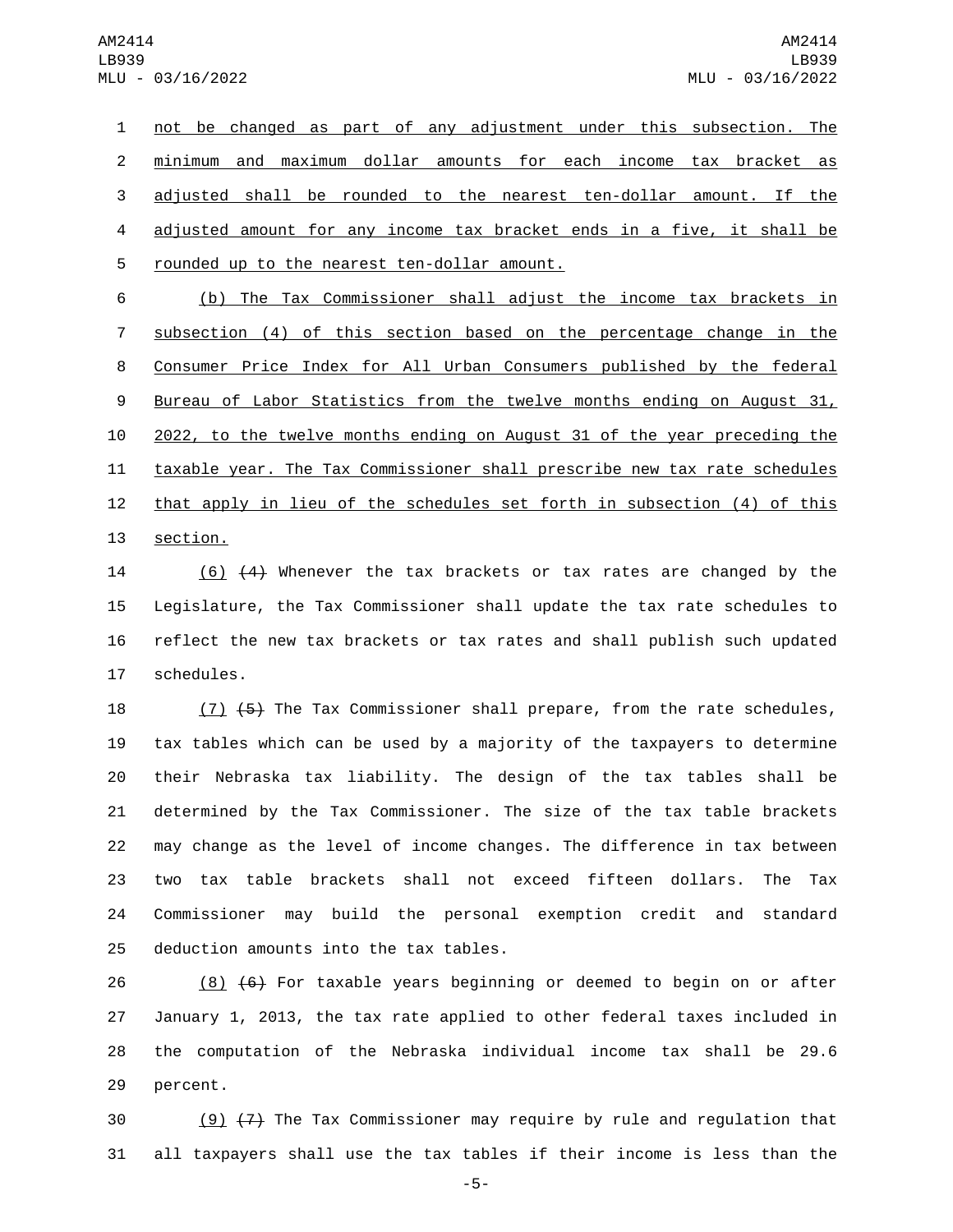maximum income included in the tax tables.1

 Sec. 4. Section 77-2716, Revised Statutes Supplement, 2021, is 3 amended to read:

 77-2716 (1) The following adjustments to federal adjusted gross income or, for corporations and fiduciaries, federal taxable income shall 6 be made for interest or dividends received:

 (a)(i) There shall be subtracted interest or dividends received by the owner of obligations of the United States and its territories and possessions or of any authority, commission, or instrumentality of the United States to the extent includable in gross income for federal income tax purposes but exempt from state income taxes under the laws of the 12 United States; and

 (ii) There shall be subtracted interest received by the owner of obligations of the State of Nebraska or its political subdivisions or authorities which are Build America Bonds to the extent includable in 16 gross income for federal income tax purposes;

 (b) There shall be subtracted that portion of the total dividends and other income received from a regulated investment company which is attributable to obligations described in subdivision (a) of this subsection as reported to the recipient by the regulated investment 21 company;

 (c) There shall be added interest or dividends received by the owner of obligations of the District of Columbia, other states of the United States, or their political subdivisions, authorities, commissions, or instrumentalities to the extent excluded in the computation of gross income for federal income tax purposes except that such interest or dividends shall not be added if received by a corporation which is a 28 regulated investment company;

 (d) There shall be added that portion of the total dividends and other income received from a regulated investment company which is attributable to obligations described in subdivision (c) of this

-6-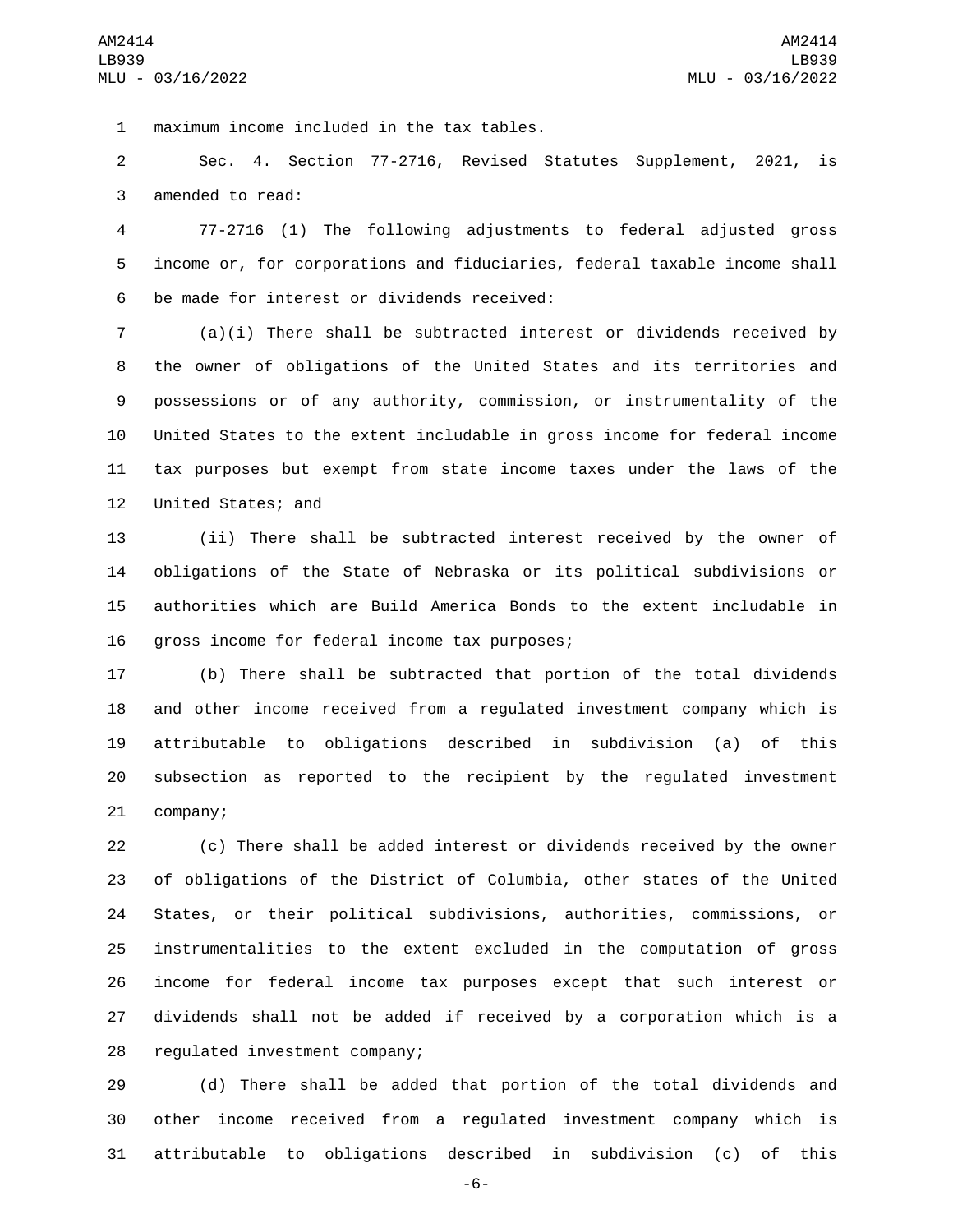subsection and excluded for federal income tax purposes as reported to the recipient by the regulated investment company; and

 (e)(i) Any amount subtracted under this subsection shall be reduced by any interest on indebtedness incurred to carry the obligations or securities described in this subsection or the investment in the regulated investment company and by any expenses incurred in the production of interest or dividend income described in this subsection to the extent that such expenses, including amortizable bond premiums, are 9 deductible in determining federal taxable income.

 (ii) Any amount added under this subsection shall be reduced by any expenses incurred in the production of such income to the extent disallowed in the computation of federal taxable income.

 (2) There shall be allowed a net operating loss derived from or connected with Nebraska sources computed under rules and regulations adopted and promulgated by the Tax Commissioner consistent, to the extent possible under the Nebraska Revenue Act of 1967, with the laws of the United States. For a resident individual, estate, or trust, the net operating loss computed on the federal income tax return shall be adjusted by the modifications contained in this section. For a nonresident individual, estate, or trust or for a partial-year resident individual, the net operating loss computed on the federal return shall be adjusted by the modifications contained in this section and any carryovers or carrybacks shall be limited to the portion of the loss 24 derived from or connected with Nebraska sources.

 (3) There shall be subtracted from federal adjusted gross income for all taxable years beginning on or after January 1, 1987, the amount of any state income tax refund to the extent such refund was deducted under the Internal Revenue Code, was not allowed in the computation of the tax due under the Nebraska Revenue Act of 1967, and is included in federal 30 adjusted gross income.

(4) Federal adjusted gross income, or, for a fiduciary, federal

-7-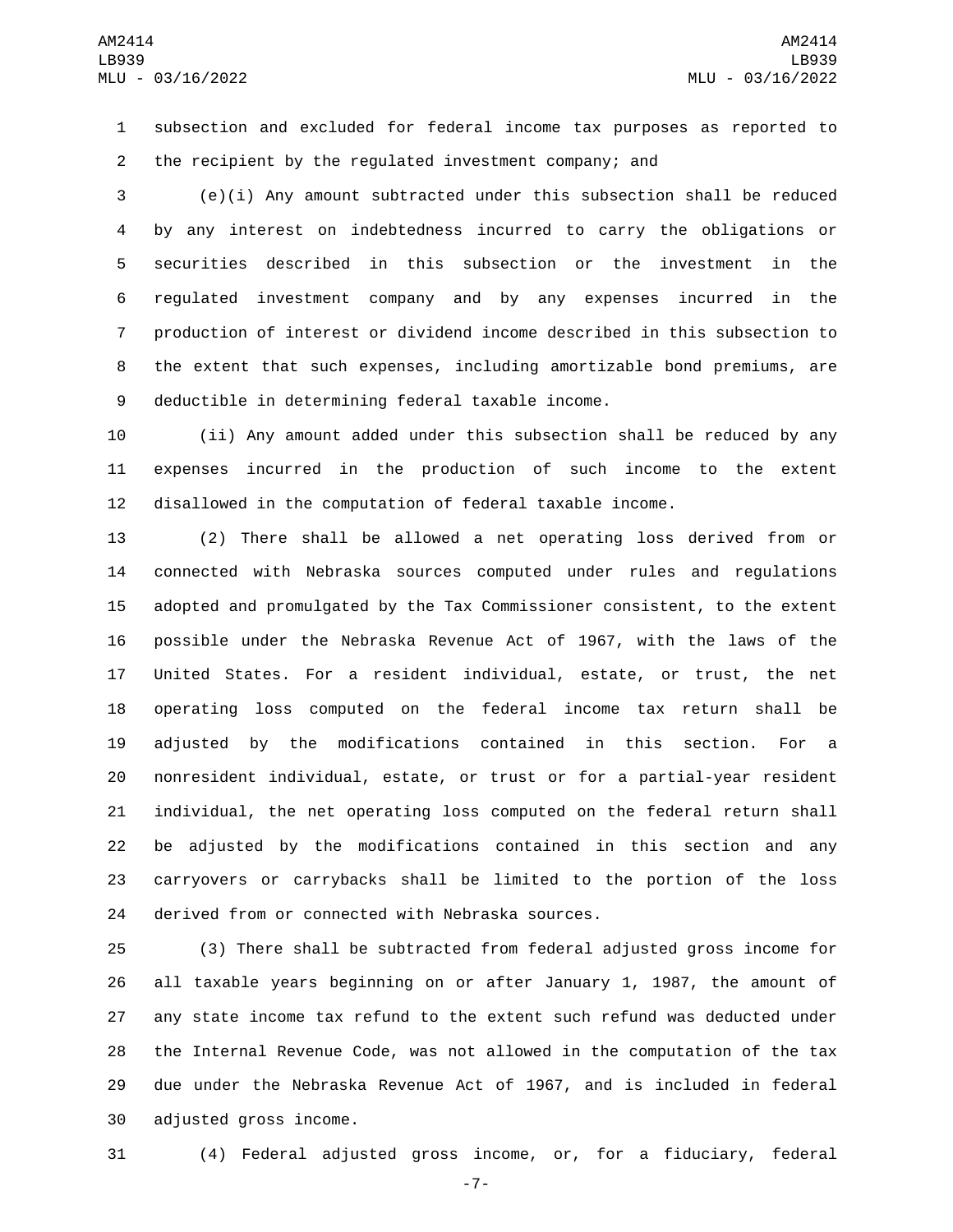taxable income shall be modified to exclude the portion of the income or loss received from a small business corporation with an election in effect under subchapter S of the Internal Revenue Code or from a limited liability company organized pursuant to the Nebraska Uniform Limited Liability Company Act that is not derived from or connected with Nebraska 6 sources as determined in section 77-2734.01.

 (5) There shall be subtracted from federal adjusted gross income or, for corporations and fiduciaries, federal taxable income dividends received or deemed to be received from corporations which are not subject 10 to the Internal Revenue Code.

 (6) There shall be subtracted from federal taxable income a portion of the income earned by a corporation subject to the Internal Revenue Code of 1986 that is actually taxed by a foreign country or one of its political subdivisions at a rate in excess of the maximum federal tax rate for corporations. The taxpayer may make the computation for each foreign country or for groups of foreign countries. The portion of the taxes that may be deducted shall be computed in the following manner:

 (a) The amount of federal taxable income from operations within a foreign taxing jurisdiction shall be reduced by the amount of taxes actually paid to the foreign jurisdiction that are not deductible solely because the foreign tax credit was elected on the federal income tax 22 return;

 (b) The amount of after-tax income shall be divided by one minus the maximum tax rate for corporations in the Internal Revenue Code; and

 (c) The result of the calculation in subdivision (b) of this subsection shall be subtracted from the amount of federal taxable income used in subdivision (a) of this subsection. The result of such calculation, if greater than zero, shall be subtracted from federal 29 taxable income.

 (7) Federal adjusted gross income shall be modified to exclude any amount repaid by the taxpayer for which a reduction in federal tax is

-8-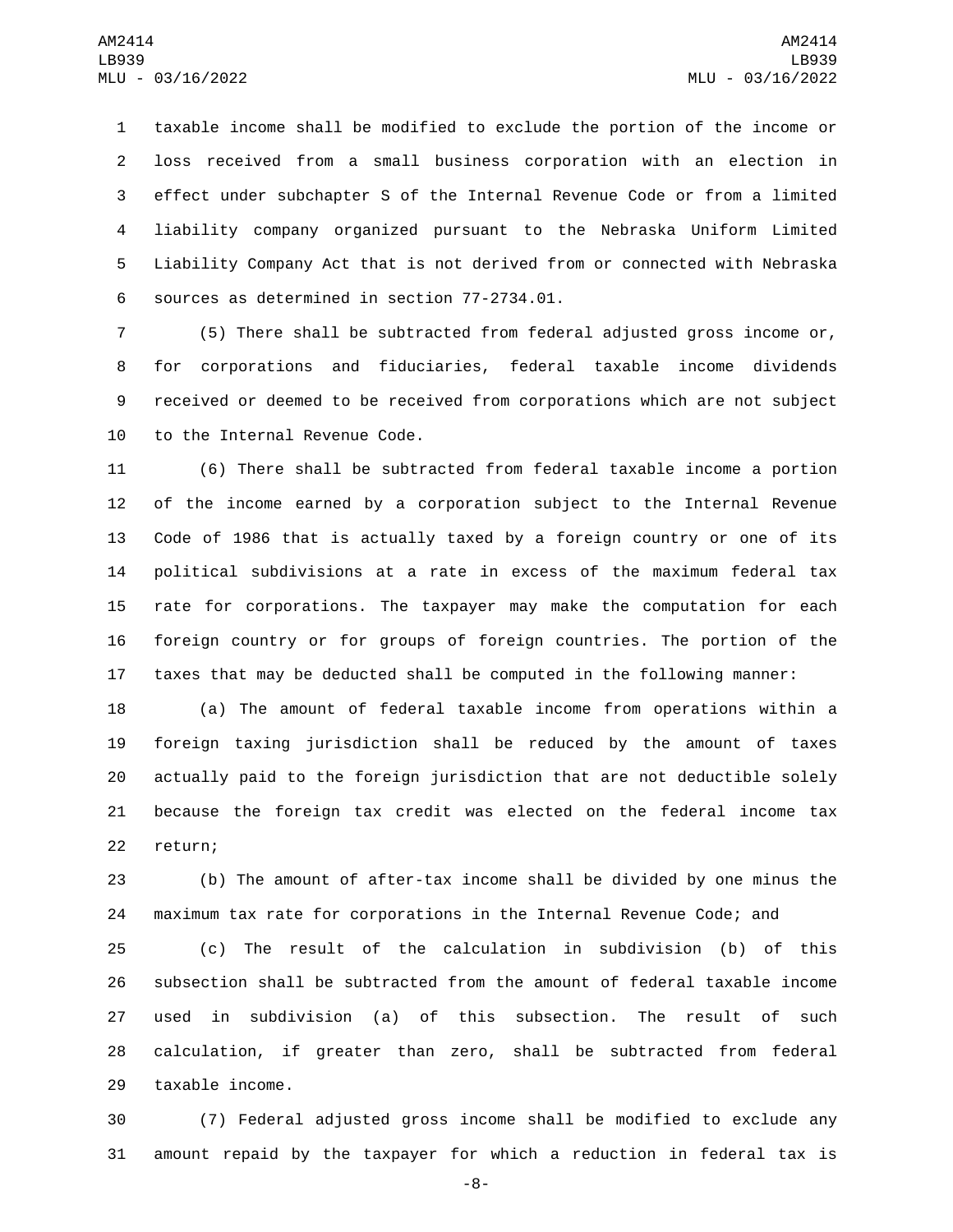allowed under section 1341(a)(5) of the Internal Revenue Code.

 (8)(a) Federal adjusted gross income or, for corporations and fiduciaries, federal taxable income shall be reduced, to the extent included, by income from interest, earnings, and state contributions received from the Nebraska educational savings plan trust created in sections 85-1801 to 85-1817 and any account established under the achieving a better life experience program as provided in sections 8 77-1401 to 77-1409.

 (b) Federal adjusted gross income or, for corporations and fiduciaries, federal taxable income shall be reduced by any contributions as a participant in the Nebraska educational savings plan trust or contributions to an account established under the achieving a better life experience program made for the benefit of a beneficiary as provided in sections 77-1401 to 77-1409, to the extent not deducted for federal income tax purposes, but not to exceed five thousand dollars per married filing separate return or ten thousand dollars for any other return. With respect to a qualified rollover within the meaning of section 529 of the Internal Revenue Code from another state's plan, any interest, earnings, and state contributions received from the other state's educational savings plan which is qualified under section 529 of the code shall qualify for the reduction provided in this subdivision. For contributions by a custodian of a custodial account including rollovers from another custodial account, the reduction shall only apply to funds added to the 24 custodial account after January 1, 2014.

 (c) For taxable years beginning or deemed to begin on or after January 1, 2021, under the Internal Revenue Code of 1986, as amended, federal adjusted gross income shall be reduced, to the extent included in the adjusted gross income of an individual, by the amount of any contribution made by the individual's employer into an account under the Nebraska educational savings plan trust owned by the individual, not to exceed five thousand dollars per married filing separate return or ten

-9-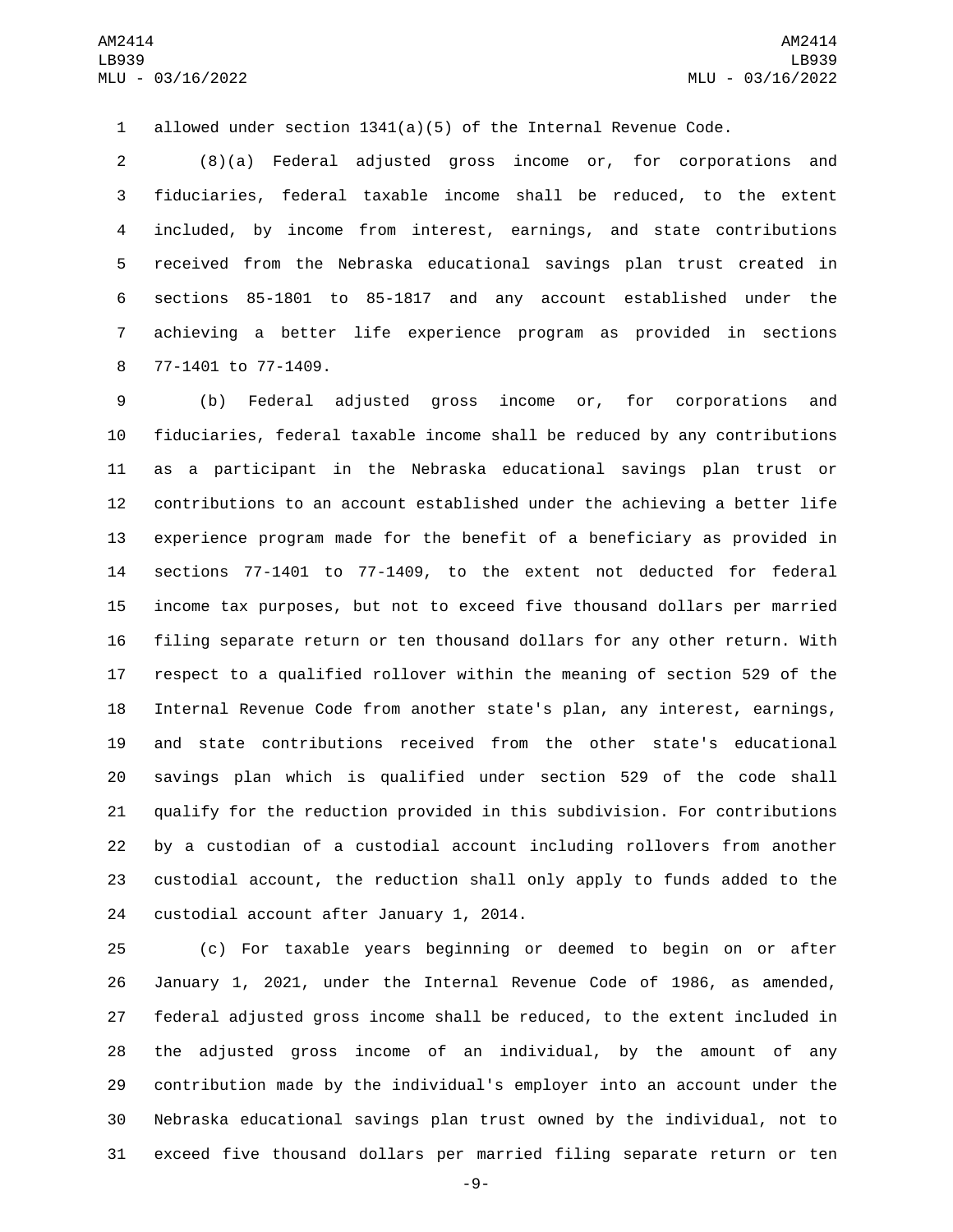1 thousand dollars for any other return.

 (d) Federal adjusted gross income or, for corporations and fiduciaries, federal taxable income shall be increased by:

 (i) The amount resulting from the cancellation of a participation agreement refunded to the taxpayer as a participant in the Nebraska educational savings plan trust to the extent previously deducted under 7 subdivision  $(8)(b)$  of this section; and

 (ii) The amount of any withdrawals by the owner of an account established under the achieving a better life experience program as provided in sections 77-1401 to 77-1409 for nonqualified expenses to the extent previously deducted under subdivision (8)(b) of this section.

 (9)(a) For income tax returns filed after September 10, 2001, for taxable years beginning or deemed to begin before January 1, 2006, under the Internal Revenue Code of 1986, as amended, federal adjusted gross income or, for corporations and fiduciaries, federal taxable income shall be increased by eighty-five percent of any amount of any federal bonus depreciation received under the federal Job Creation and Worker Assistance Act of 2002 or the federal Jobs and Growth Tax Act of 2003, under section 168(k) or section 1400L of the Internal Revenue Code of 1986, as amended, for assets placed in service after September 10, 2001, 21 and before December 31, 2005.

 (b) For a partnership, limited liability company, cooperative, including any cooperative exempt from income taxes under section 521 of the Internal Revenue Code of 1986, as amended, limited cooperative association, subchapter S corporation, or joint venture, the increase shall be distributed to the partners, members, shareholders, patrons, or beneficiaries in the same manner as income is distributed for use against 28 their income tax liabilities.

 (c) For a corporation with a unitary business having activity both inside and outside the state, the increase shall be apportioned to Nebraska in the same manner as income is apportioned to the state by

-10-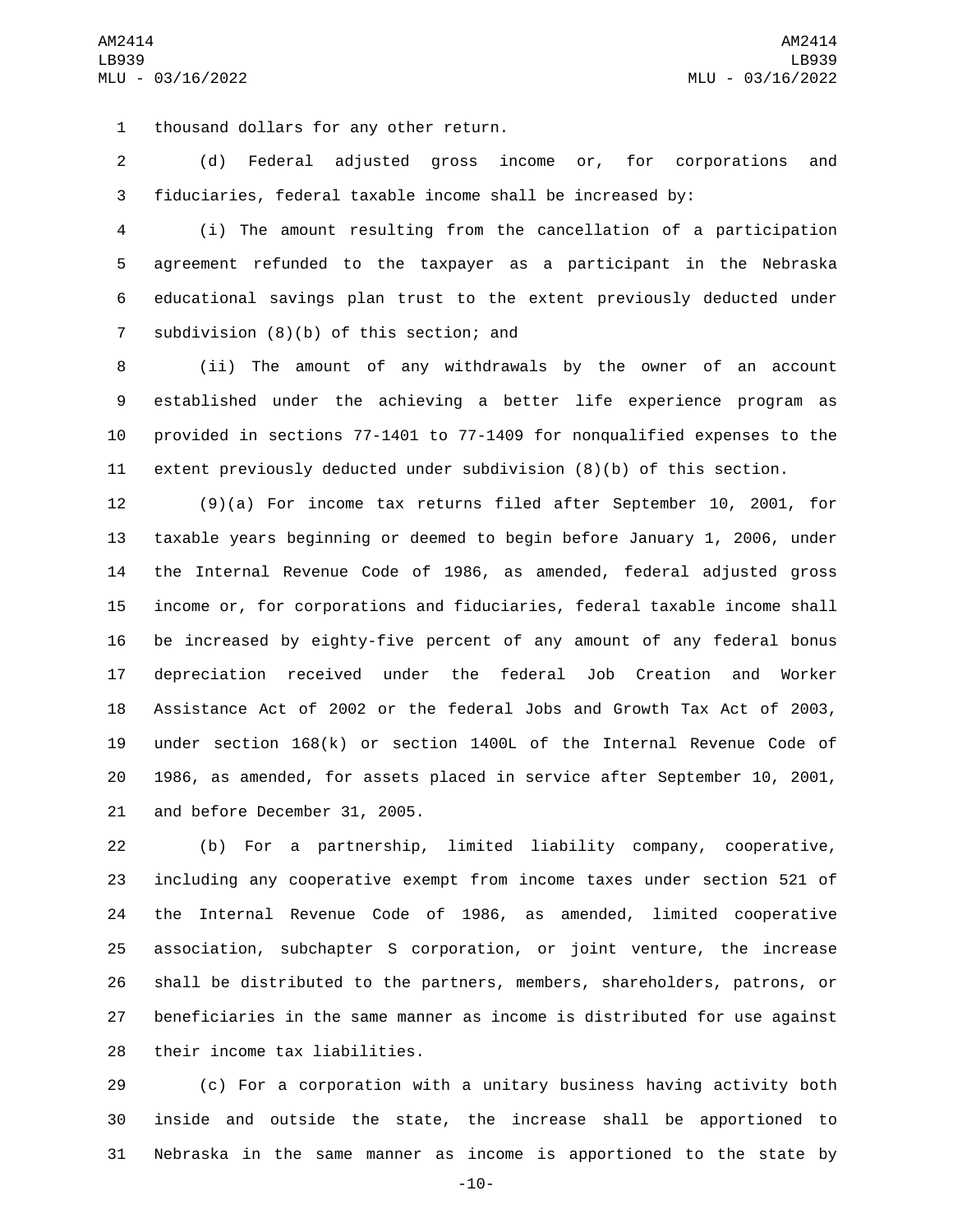1 section 77-2734.05.

 (d) The amount of bonus depreciation added to federal adjusted gross income or, for corporations and fiduciaries, federal taxable income by this subsection shall be subtracted in a later taxable year. Twenty percent of the total amount of bonus depreciation added back by this subsection for tax years beginning or deemed to begin before January 1, 2003, under the Internal Revenue Code of 1986, as amended, may be subtracted in the first taxable year beginning or deemed to begin on or after January 1, 2005, under the Internal Revenue Code of 1986, as amended, and twenty percent in each of the next four following taxable years. Twenty percent of the total amount of bonus depreciation added back by this subsection for tax years beginning or deemed to begin on or after January 1, 2003, may be subtracted in the first taxable year beginning or deemed to begin on or after January 1, 2006, under the Internal Revenue Code of 1986, as amended, and twenty percent in each of 16 the next four following taxable years.

 (10) For taxable years beginning or deemed to begin on or after January 1, 2003, and before January 1, 2006, under the Internal Revenue Code of 1986, as amended, federal adjusted gross income or, for corporations and fiduciaries, federal taxable income shall be increased by the amount of any capital investment that is expensed under section 179 of the Internal Revenue Code of 1986, as amended, that is in excess of twenty-five thousand dollars that is allowed under the federal Jobs and Growth Tax Act of 2003. Twenty percent of the total amount of expensing added back by this subsection for tax years beginning or deemed to begin on or after January 1, 2003, may be subtracted in the first taxable year beginning or deemed to begin on or after January 1, 2006, under the Internal Revenue Code of 1986, as amended, and twenty percent 29 in each of the next four following tax years.

 (11)(a) For taxable years beginning or deemed to begin before January 1, 2018, under the Internal Revenue Code of 1986, as amended,

-11-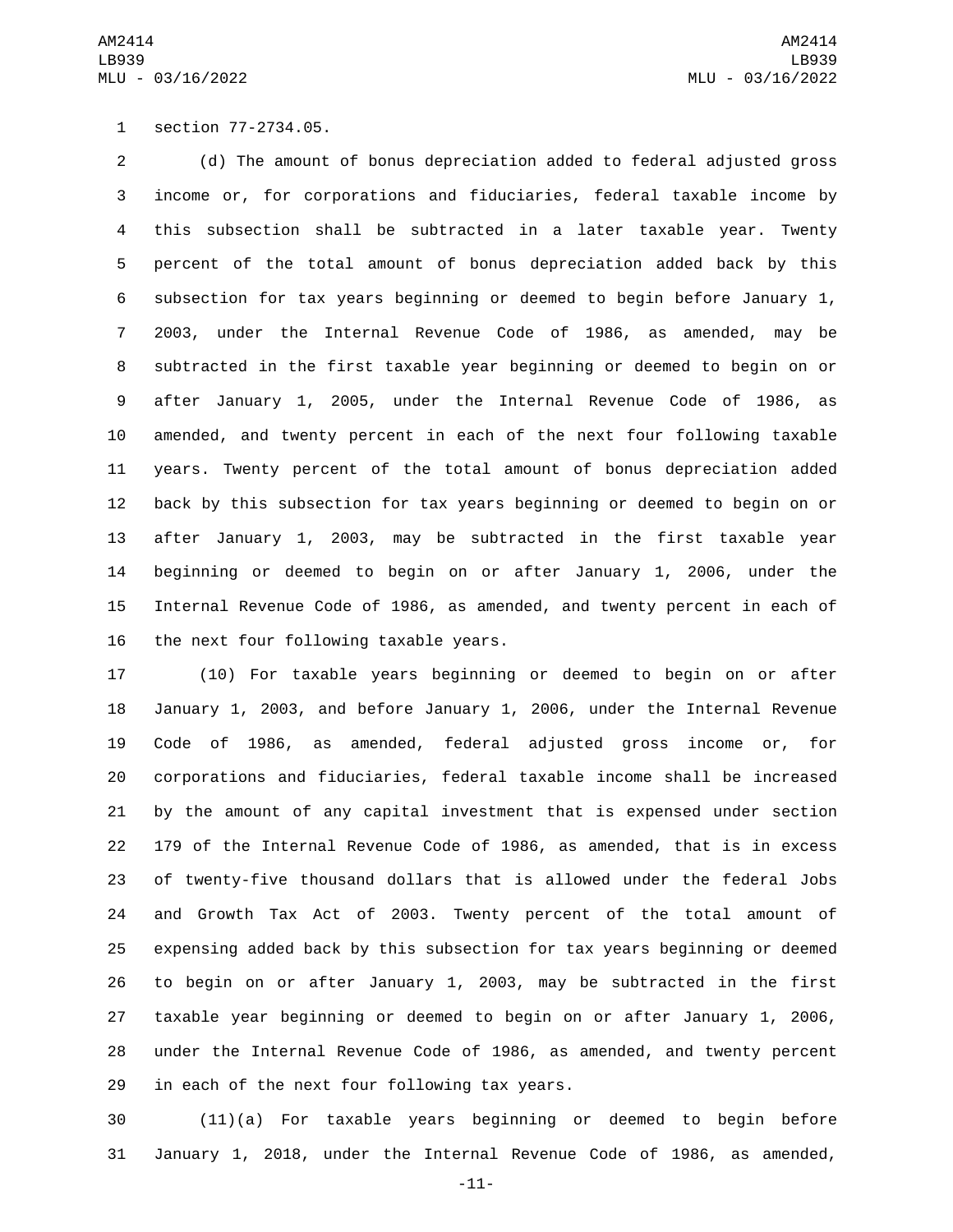federal adjusted gross income shall be reduced by contributions, up to two thousand dollars per married filing jointly return or one thousand dollars for any other return, and any investment earnings made as a participant in the Nebraska long-term care savings plan under the Long- Term Care Savings Plan Act, to the extent not deducted for federal income 6 tax purposes.

 (b) For taxable years beginning or deemed to begin before January 1, 2018, under the Internal Revenue Code of 1986, as amended, federal adjusted gross income shall be increased by the withdrawals made as a participant in the Nebraska long-term care savings plan under the act by a person who is not a qualified individual or for any reason other than transfer of funds to a spouse, long-term care expenses, long-term care insurance premiums, or death of the participant, including withdrawals made by reason of cancellation of the participation agreement, to the extent previously deducted as a contribution or as investment earnings.

 (12) There shall be added to federal adjusted gross income for individuals, estates, and trusts any amount taken as a credit for franchise tax paid by a financial institution under sections 77-3801 to 77-3807 as allowed by subsection (5) of section 77-2715.07.

 (13)(a) For taxable years beginning or deemed to begin on or after January 1, 2015, under the Internal Revenue Code of 1986, as amended, federal adjusted gross income shall be reduced by the amount received as benefits under the federal Social Security Act which are included in the 24 federal adjusted gross income if:

 (i) For taxpayers filing a married filing joint return, federal adjusted gross income is fifty-eight thousand dollars or less; or

 (ii) For taxpayers filing any other return, federal adjusted gross 28 income is forty-three thousand dollars or less.

 (b) For taxable years beginning or deemed to begin on or after January 1, 2020, under the Internal Revenue Code of 1986, as amended, the Tax Commissioner shall adjust the dollar amounts provided in subdivisions

-12-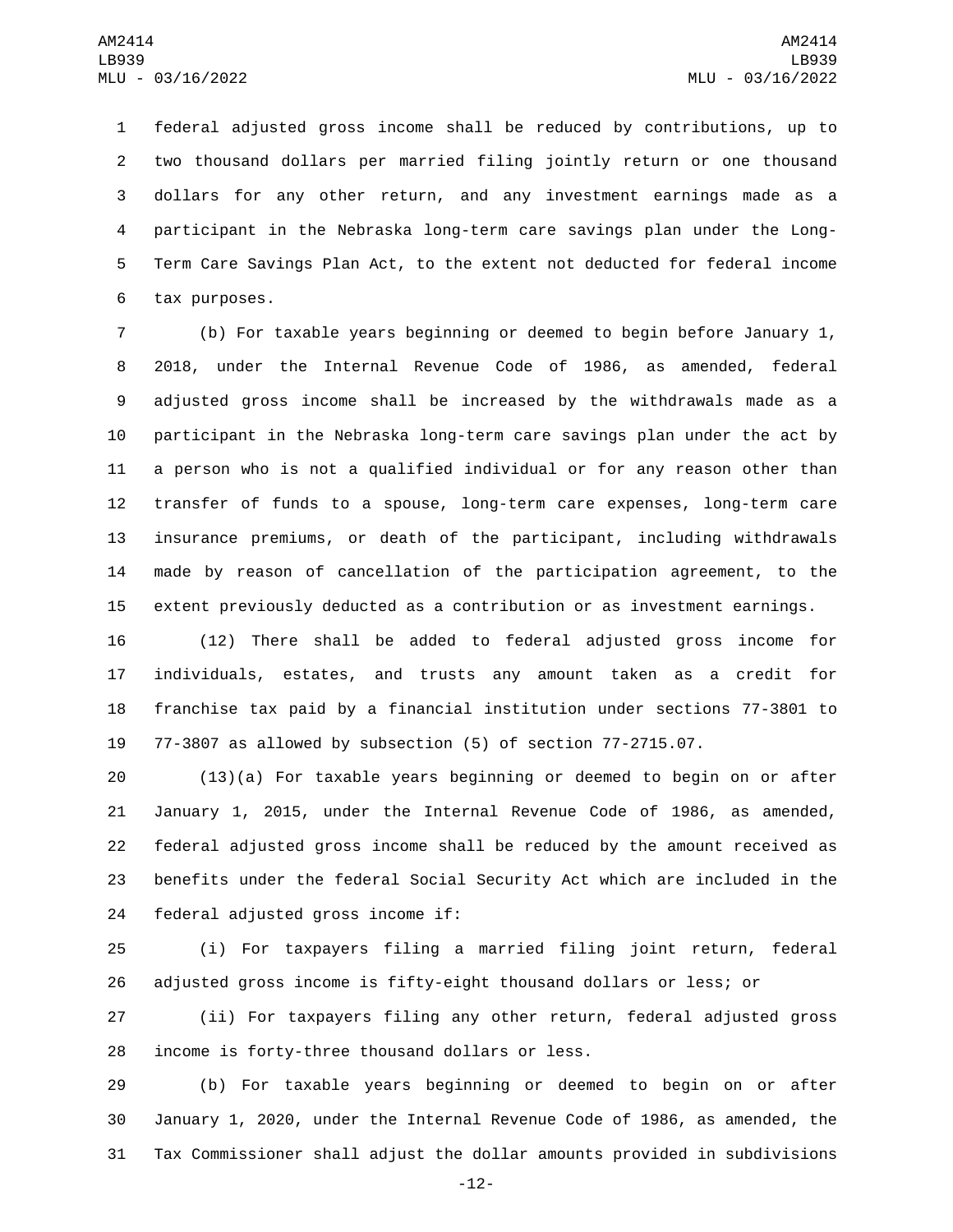1  $(13)(a)(i)$  and (ii) of this section by the same percentage used to adjust 2 individual income tax brackets under subsection (3) of section 77-2715.03.3

 (c) For taxable years beginning or deemed to begin on or after January 1, 2021, under the Internal Revenue Code of 1986, as amended, a taxpayer may claim the reduction to federal adjusted gross income allowed under this subsection or the reduction to federal adjusted gross income allowed under subsection (14) of this section, whichever provides the 9 greater reduction.

 (14)(a) For taxable years beginning or deemed to begin on or after January 1, 2021, under the Internal Revenue Code of 1986, as amended, federal adjusted gross income shall be reduced by a percentage of the social security benefits that are received and included in federal adjusted gross income. The pertinent percentage shall be:

15 (i) Five percent for taxable years beginning or deemed to begin on 16 or after January 1, 2021, and before January 1, 2022, under the Internal 17 Revenue Code of 1986, as amended;

18 (ii) Twenty percent for taxable years beginning or deemed to begin 19 on or after January 1, 2022, and before January 1, 2023, under the 20 Internal Revenue Code of 1986, as amended;

21 (iii) Thirty percent for taxable years beginning or deemed to begin 22 on or after January 1, 2023, and before January 1, 2024, under the 23 Internal Revenue Code of 1986, as amended;

24 (iv) Forty percent for taxable years beginning or deemed to begin on 25 or after January 1, 2024, and before January 1, 2025, under the Internal 26 Revenue Code of 1986, as amended; and

27 (v) Fifty percent for taxable years beginning or deemed to begin on 28 or after January 1, 2025, under the Internal Revenue Code of 1986, as 29 amended.

30 (b) It is the intent of the Legislature to enact legislation within 31 five years after August 28, 2021, to increase the percentage of social

-13-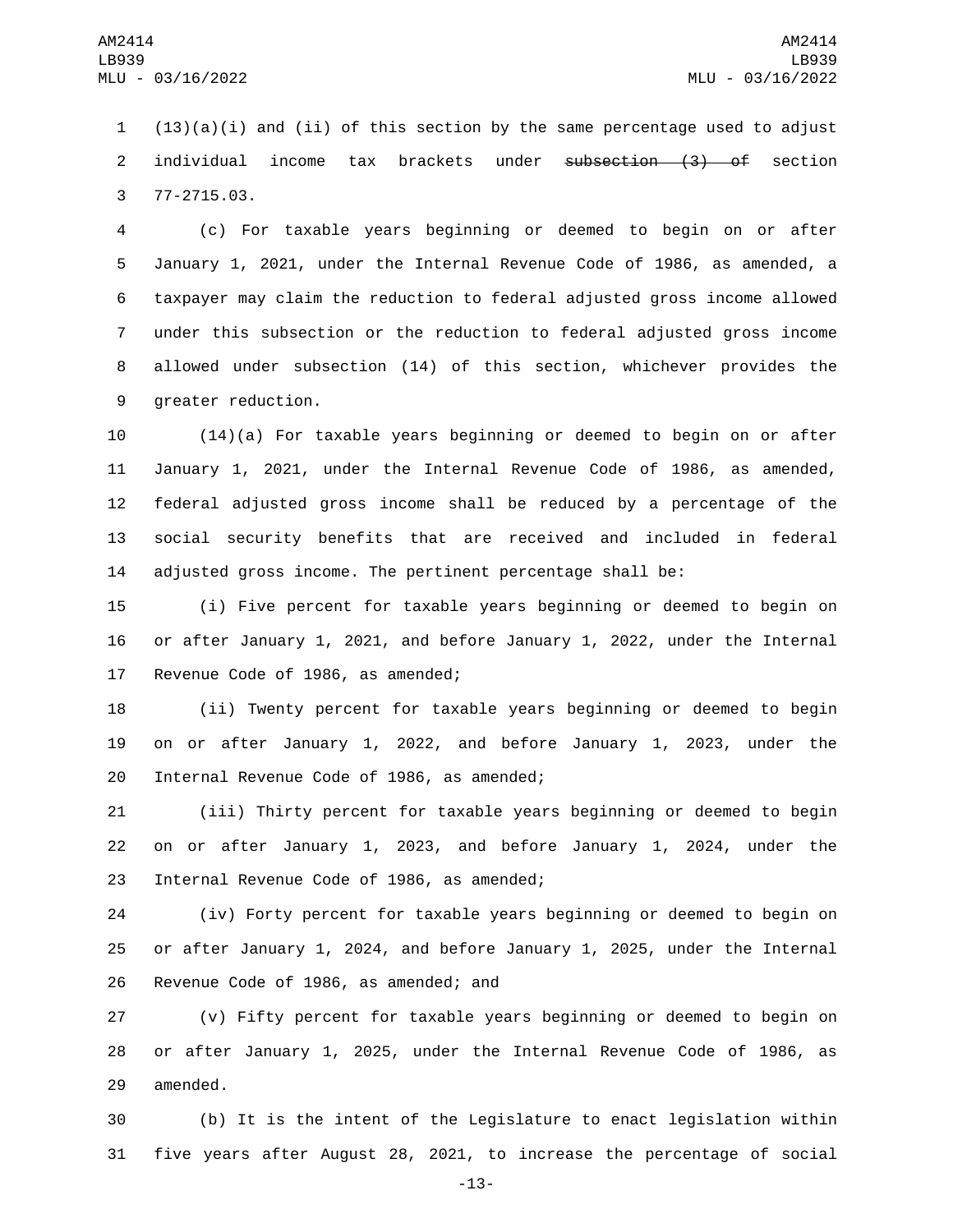security benefits that are excluded under this subsection to (i) sixty percent for taxable years beginning or deemed to begin on or after January 1, 2026, and before January 1, 2027, under the Internal Revenue Code of 1986, as amended, (ii) seventy percent for taxable years beginning or deemed to begin on or after January 1, 2027, and before January 1, 2028, under the Internal Revenue Code of 1986, as amended, (iii) eighty percent for taxable years beginning or deemed to begin on or after January 1, 2028, and before January 1, 2029, under the Internal Revenue Code of 1986, as amended, (iv) ninety percent for taxable years beginning or deemed to begin on or after January 1, 2029, and before January 1, 2030, under the Internal Revenue Code of 1986, as amended, and (v) one hundred percent for taxable years beginning or deemed to begin on or after January 1, 2030, under the Internal Revenue Code of 1986, as 14 amended.

 (c) For purposes of this subsection, social security benefits means benefits received under the federal Social Security Act.

 (d) For taxable years beginning or deemed to begin on or after January 1, 2021, under the Internal Revenue Code of 1986, as amended, a taxpayer may claim the reduction to federal adjusted gross income allowed under this subsection or the reduction to federal adjusted gross income allowed under subsection (13) of this section, whichever provides the 22 greater reduction.

 (15)(a) For taxable years beginning or deemed to begin on or after January 1, 2015, and before January 1, 2022, under the Internal Revenue Code of 1986, as amended, an individual may make a one-time election within two calendar years after the date of his or her retirement from the military to exclude income received as a military retirement benefit by the individual to the extent included in federal adjusted gross income and as provided in this subdivision. The individual may elect to exclude forty percent of his or her military retirement benefit income for seven consecutive taxable years beginning with the year in which the election

-14-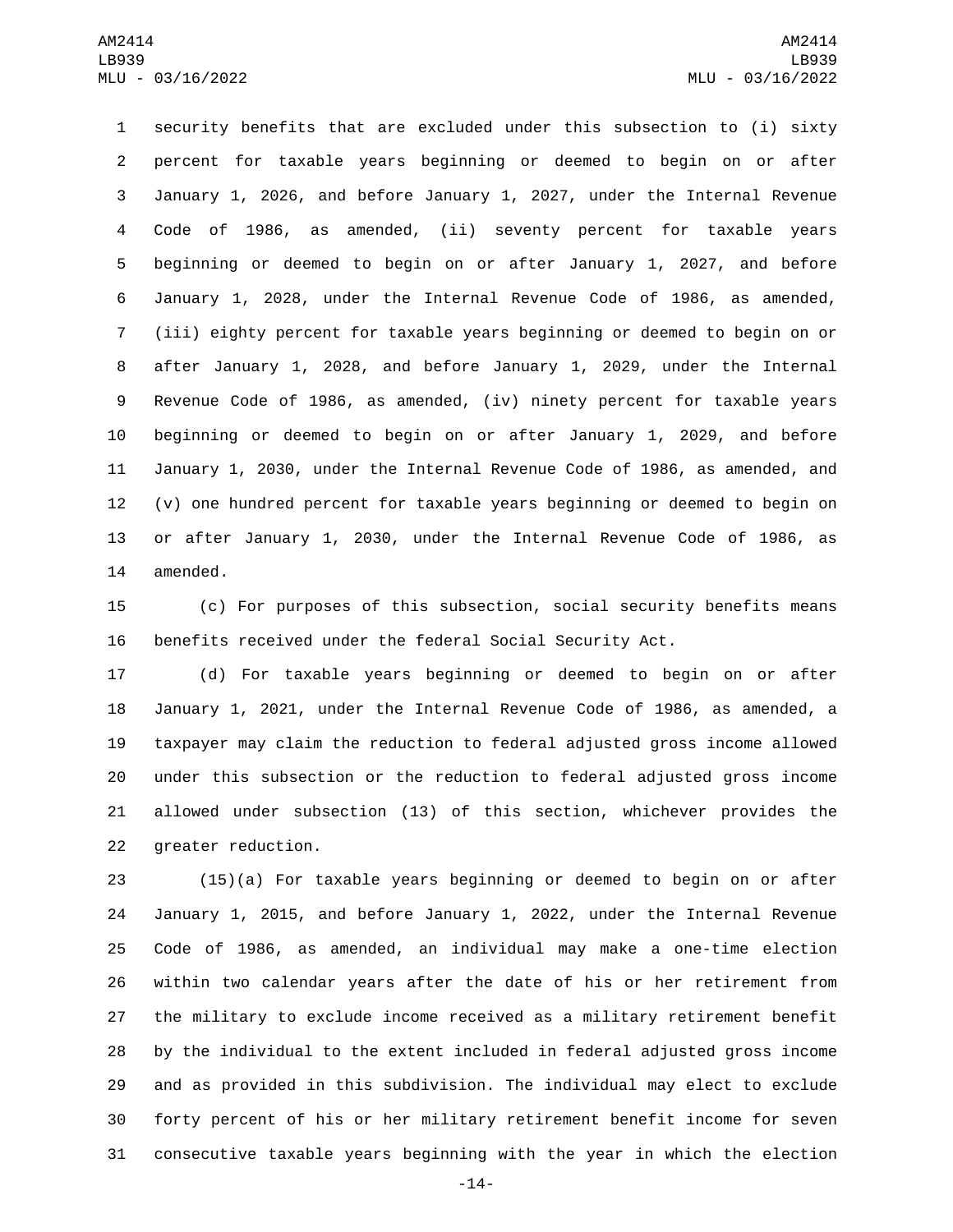is made or may elect to exclude fifteen percent of his or her military retirement benefit income for all taxable years beginning with the year 3 in which he or she turns sixty-seven years of age.

 (b) For taxable years beginning or deemed to begin on or after January 1, 2022, under the Internal Revenue Code of 1986, as amended, an individual may exclude one hundred percent of the military retirement benefit income received by such individual to the extent included in 8 federal adjusted gross income.

 (c) For purposes of this subsection, military retirement benefit means retirement benefits that are periodic payments attributable to service in the uniformed services of the United States for personal services performed by an individual prior to his or her retirement. The term includes retirement benefits described in this subdivision that are 14 reported to the individual on either:

 (i) An Internal Revenue Service Form 1099-R received from the United 16 States Department of Defense; or

 (ii) An Internal Revenue Service Form 1099-R received from the 18 United States Office of Personnel Management.

 (16) For taxable years beginning or deemed to begin on or after January 1, 2021, under the Internal Revenue Code of 1986, as amended, federal adjusted gross income shall be reduced by the amount received as a Segal AmeriCorps Education Award, to the extent such amount is included 23 in federal adjusted gross income.

 (17) For taxable years beginning or deemed to begin on or after January 1, 2022, under the Internal Revenue Code of 1986, as amended, federal adjusted gross income shall be reduced by the amount received by or on behalf of a firefighter for cancer benefits under the Firefighter Cancer Benefits Act to the extent included in federal adjusted gross 29 income.

 Sec. 5. Original section 77-2715.03, Reissue Revised Statutes of Nebraska, and section 77-2716, Revised Statutes Supplement, 2021, are

-15-